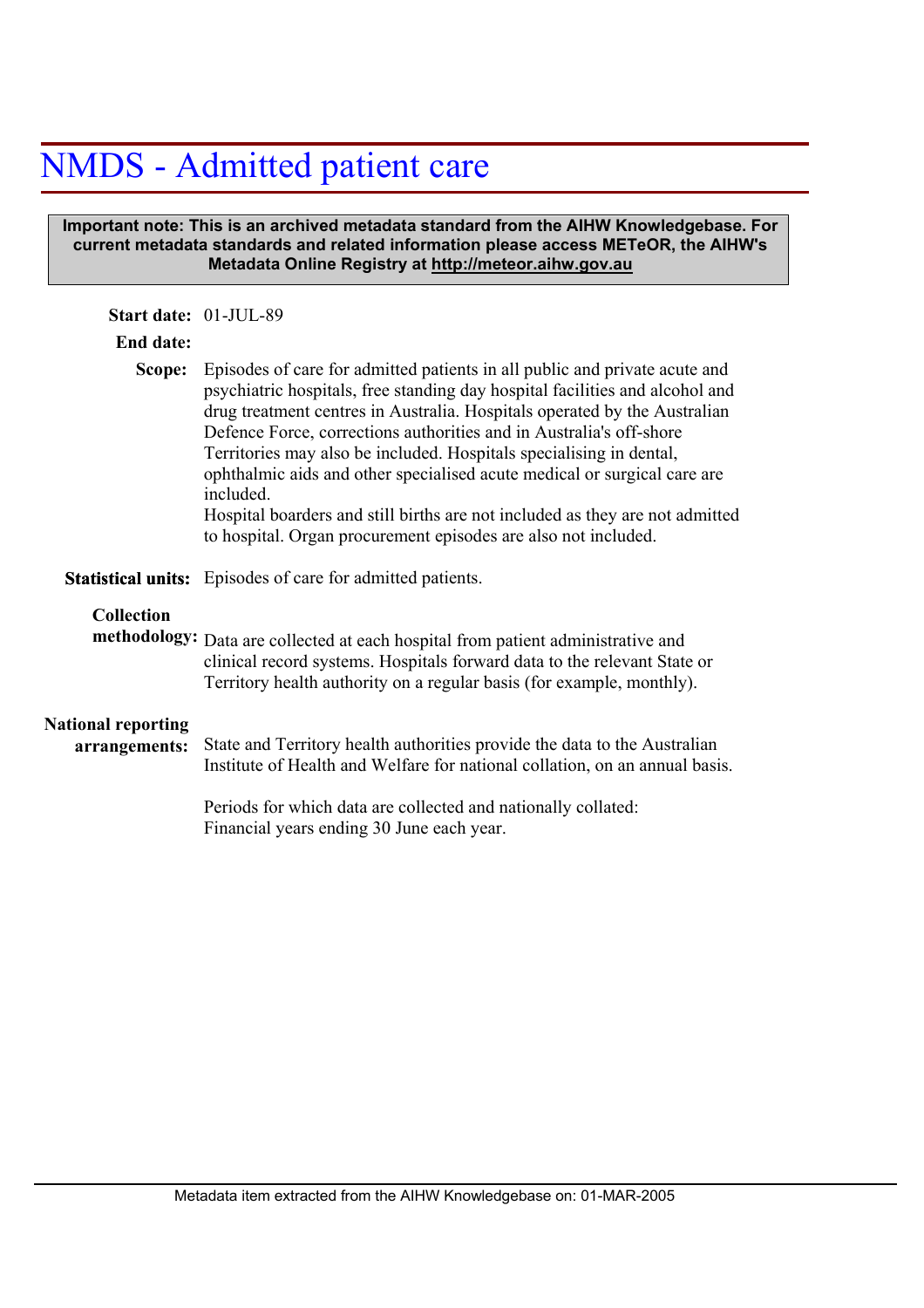| Scope links with<br>other NMDS: | Episodes of care for admitted patients which occur partly or fully in<br>designated psychiatric units of public acute hospitals or in public<br>psychiatric hospitals:<br>- Admitted patient mental health care NMDS, version 1 |
|---------------------------------|---------------------------------------------------------------------------------------------------------------------------------------------------------------------------------------------------------------------------------|
|                                 | Episodes of care for admitted patients where care type is palliative care:<br>- Admitted patient palliative care NMDS, version 2                                                                                                |
| <b>Source</b><br>organisation:  | National Health Information Management Group                                                                                                                                                                                    |
| <b>Comments:</b>                | Statistical units are entities from or about which statistics are collected, or<br>in respect of which statistics are compiled, tabulated or published.                                                                         |

## *Data elements linked to this Data set specification*

| Name                                            | Data                                   | Reg.          | ID     | Vers | <b>Type</b>                | Current |
|-------------------------------------------------|----------------------------------------|---------------|--------|------|----------------------------|---------|
| Activity when injured                           | <b>NHDD</b>                            | NHIMG 000002  |        | 3    | Data<br>Element            | Current |
| Acute care episode for<br>admitted              | <b>NHDD</b>                            | NHIMG         | 000004 | 1    | Data<br>Element<br>Concept | Current |
| Additional diagnosis                            | <b>NHDD</b>                            | <b>NHIMG</b>  | 000005 | 5    | Data<br>Element            | Current |
| Admission                                       | <b>NHDD</b>                            | <b>NHIMG</b>  | 000007 | 3    | Data<br>Element<br>Concept | Current |
| Admission date                                  | <b>NHDD</b>                            | <b>NHIMG</b>  | 000008 | 4    | Data<br>Element            | Current |
| Admitted patient                                | <b>NHDD</b>                            | NHIMG 000011  |        | 3    | Data<br>Element<br>Concept | Current |
| Admitted patient election status                | <b>NHDD</b>                            | <b>NHIMG</b>  | 000415 | 1    | Data<br>Element            | Current |
| Area of usual residence                         | <b>NHDD</b>                            | NHIMG 000016  |        | 3    | Data<br>Element            | Current |
| <b>Australian State/Territory</b><br>identifier | Int.<br>NCSDD & & NHIMG<br><b>NHDD</b> | <b>NCSIMG</b> | 002025 | 4    | Data<br>Element            | Current |
| Care type                                       | NHDD                                   | <b>NHIMG</b>  | 000168 | 4    | Data                       | Current |

Metadata item extracted from the AIHW Knowledgebase on: 01-MAR-2005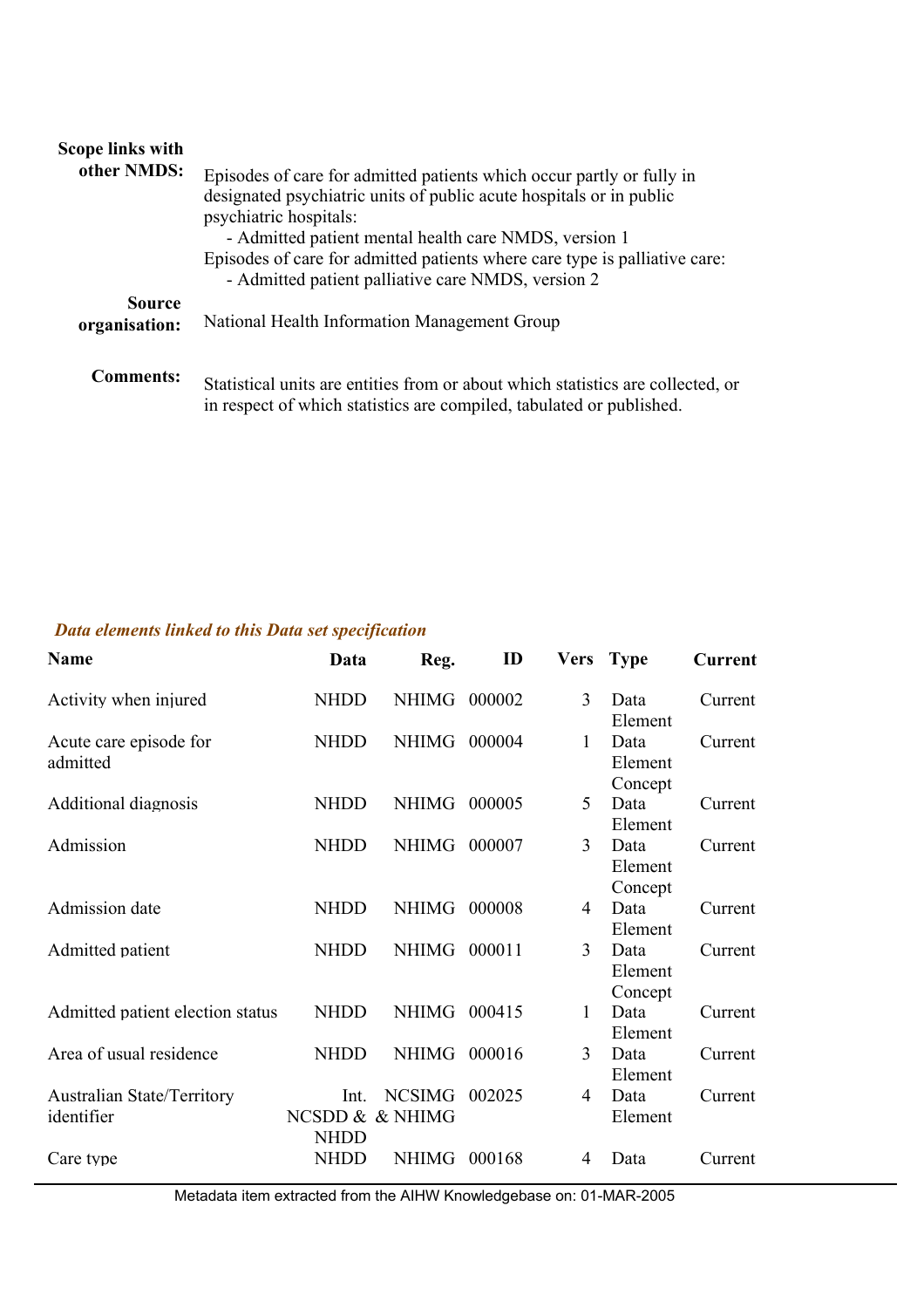|                                  |             |                 |        |                | Element |         |
|----------------------------------|-------------|-----------------|--------|----------------|---------|---------|
| Compensable status               | <b>NHDD</b> | NHIMG 000026    |        | 3              | Data    | Current |
|                                  |             |                 |        |                | Element |         |
| Country of birth                 | Int.        | <b>NCSIMG</b>   | 002004 | $\overline{4}$ | Data    | Current |
|                                  |             | NCSDD & & NHIMG |        |                | Element |         |
|                                  | <b>NHDD</b> |                 |        |                |         |         |
| Date of birth                    | Int.        | <b>NCSIMG</b>   | 002005 | 5              | Data    | Current |
|                                  |             | NCSDD & & NHIMG |        |                | Element |         |
|                                  | <b>NHDD</b> |                 |        |                |         |         |
| Department of Veterans'          | <b>NHDD</b> | <b>NHIMG</b>    | 000421 | 1              | Data    | Current |
| Affairs patient                  |             |                 |        |                | Element |         |
| Diagnosis                        | <b>NHDD</b> | NHIMG           | 000398 | 2              | Data    | Current |
|                                  |             |                 |        |                |         |         |
|                                  |             |                 |        |                | Element |         |
|                                  |             |                 |        |                | Concept |         |
| Diagnosis related group          | <b>NHDD</b> | NHIMG           | 000042 | 1              | Data    | Current |
|                                  |             |                 |        |                | Element |         |
| Episode of admitted patient      | <b>NHDD</b> | <b>NHIMG</b>    | 000445 | $\overline{2}$ | Data    | Current |
| care                             |             |                 |        |                | Element |         |
|                                  |             |                 |        |                | Concept |         |
| Establishment identifier         | <b>NHDD</b> | <b>NHIMG</b>    | 000050 | 4              | Derived | Current |
|                                  |             |                 |        |                | Data    |         |
|                                  |             |                 |        |                | Element |         |
| Establishment number             | <b>NHDD</b> | NHIMG 000377    |        | $\overline{4}$ | Data    | Current |
|                                  |             |                 |        |                | Element |         |
| Establishment sector             | <b>NHDD</b> | <b>NHIMG</b>    | 000379 | 4              | Data    | Current |
|                                  |             |                 |        |                | Element |         |
| External cause - admitted        | <b>NHDD</b> | <b>NHIMG</b>    | 000053 | 4              | Data    | Current |
| patient                          |             |                 |        |                | Element |         |
| Funding source for hospital      | <b>NHDD</b> | NHIMG           | 000632 | $\mathbf{1}$   | Data    | Current |
| patient                          |             |                 |        |                | Element |         |
| Hospital                         | <b>NHDD</b> | NHIMG           | 000064 | 1              | Data    | Current |
|                                  |             |                 |        |                | Element |         |
|                                  |             |                 |        |                |         |         |
|                                  |             |                 |        |                | Concept |         |
| Hospital boarder                 | <b>NHDD</b> | NHIMG 000065    |        | $1 \quad$      | Data    | Current |
|                                  |             |                 |        |                | Element |         |
|                                  |             |                 |        |                | Concept |         |
| Hospital insurance status        | <b>NHDD</b> | NHIMG 000075    |        | $\overline{3}$ | Data    | Current |
|                                  |             |                 |        |                | Element |         |
| Hospital-in-the-home care        | <b>NHDD</b> | NHIMG 000633    |        | $\mathbf{1}$   | Data    | Current |
|                                  |             |                 |        |                | Element |         |
|                                  |             |                 |        |                | Concept |         |
| Indigenous status                | Int.        | <b>NCSIMG</b>   | 002009 | 5              | Data    | Current |
|                                  |             | NCSDD & & NHIMG |        |                | Element |         |
|                                  | <b>NHDD</b> |                 |        |                |         |         |
| Infant weight, neonate,          | <b>NHDD</b> | NHIMG           | 000010 | 3              | Data    | Current |
| stillborn                        |             |                 |        |                | Element |         |
| Intended length of hospital stay | <b>NHDD</b> | <b>NHIMG</b>    | 000076 | 2              | Data    | Current |
|                                  |             |                 |        |                | Element |         |
| Inter-hospital contracted        | <b>NHDD</b> | NHIMG 000079    |        | 2              | Derived | Current |
|                                  |             |                 |        |                |         |         |

Metadata item extracted from the AIHW Knowledgebase on: 01-MAR-2005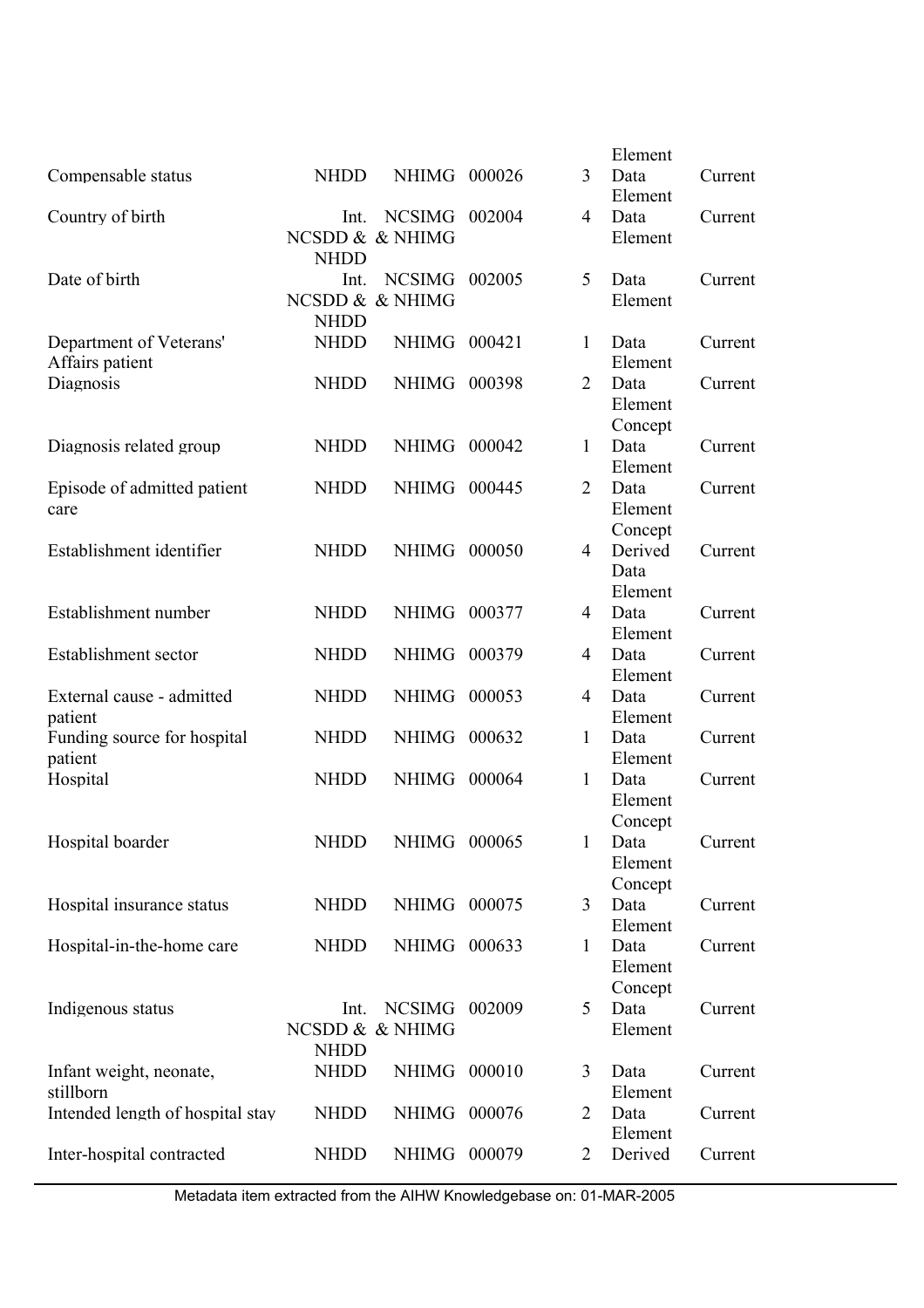|                                 |                 |                      |        |                | Data               |         |
|---------------------------------|-----------------|----------------------|--------|----------------|--------------------|---------|
|                                 |                 |                      |        |                | Element            |         |
| Live birth                      | <b>NHDD</b>     | <b>NHIMG</b>         | 000083 | $\mathbf{1}$   | Data               | Current |
|                                 |                 |                      |        |                | Element            |         |
|                                 |                 |                      |        |                | Concept            |         |
| Major diagnostic category       | <b>NHDD</b>     | <b>NHIMG</b>         | 000088 | 1              | Data               | Current |
| Medicare eligibility status     | <b>NHDD</b>     | <b>NHIMG</b>         | 000414 | $\mathbf{1}$   | Element<br>Data    | Current |
|                                 |                 |                      |        |                | Element            |         |
| Mental health legal status      | <b>NHDD</b>     | <b>NHIMG</b>         | 000092 | 5              | Data               | Current |
|                                 |                 |                      |        |                | Element            |         |
| Mode of admission               | <b>NHDD</b>     | <b>NHIMG</b>         | 000385 | 4              | Data               | Current |
|                                 |                 |                      |        |                | Element            |         |
| Mode of separation              | <b>NHDD</b>     | <b>NHIMG</b>         | 000096 | 3              | Data               | Current |
|                                 |                 |                      |        |                | Element            |         |
| Neonate                         | <b>NHDD</b>     | <b>NHIMG</b>         | 000103 | 1              | Data               | Current |
|                                 |                 |                      |        |                | Element            |         |
|                                 |                 |                      |        |                | Concept            |         |
| Newborn qualification status    | <b>NHDD</b>     | <b>NHIMG</b>         | 000343 | 2              | Data               | Current |
|                                 |                 |                      |        |                | Element            |         |
| Number of days of hospital-in-  | <b>NHDD</b>     | <b>NHIMG</b>         | 000640 | $\mathbf{1}$   | Concept<br>Derived | Current |
| the-home care                   |                 |                      |        |                | Data               |         |
|                                 |                 |                      |        |                | Element            |         |
| Number of leave periods         | <b>NHDD</b>     | <b>NHIMG</b>         | 000107 | 3              | Data               | Current |
|                                 |                 |                      |        |                | Element            |         |
| Number of qualified days for    | <b>NHDD</b>     | <b>NHIMG</b>         | 000346 | $\overline{2}$ | Data               | Current |
| newborns                        |                 |                      |        |                | Element            |         |
| Organ procurement -             | <b>NHDD</b>     | <b>NHIMG</b>         | 000441 | 1              | Data               | Current |
| posthumous                      |                 |                      |        |                | Element            |         |
|                                 |                 |                      |        |                | Concept            |         |
| Patient                         | <b>NHDD</b>     | <b>NHIMG</b>         | 000117 | $\mathbf{1}$   | Data<br>Element    | Current |
|                                 |                 |                      |        |                | Concept            |         |
| Person identifier               | Int.            | <b>NCSIMG 002020</b> |        | $\overline{2}$ | Data               | Current |
|                                 | NCSDD & & NHIMG |                      |        |                | Element            |         |
|                                 | <b>NHDD</b>     |                      |        |                |                    |         |
| Place of occurrence of external | <b>NHDD</b>     | NHIMG 000384         |        | 6              | Data               | Current |
| cause of injury                 |                 |                      |        |                | Element            |         |
| Principal diagnosis             | <b>NHDD</b>     | NHIMG 000136         |        | 4              | Data               | Current |
|                                 |                 |                      |        |                | Element            |         |
| Procedure                       | <b>NHDD</b>     | NHIMG 000137         |        | 5              | Data               | Current |
|                                 |                 |                      |        |                | Element            |         |
| Region code                     | <b>NHDD</b>     | NHIMG 000378         |        | $\overline{2}$ | Data               | Current |
| Same-day patient                | <b>NHDD</b>     | NHIMG 000146         |        | $\mathbf{1}$   | Element<br>Data    | Current |
|                                 |                 |                      |        |                | Element            |         |
|                                 |                 |                      |        |                | Concept            |         |
| Separation                      | <b>NHDD</b>     | NHIMG 000148         |        | 3              | Data               | Current |
|                                 |                 |                      |        |                |                    |         |

Metadata item extracted from the AIHW Knowledgebase on: 01-MAR-2005